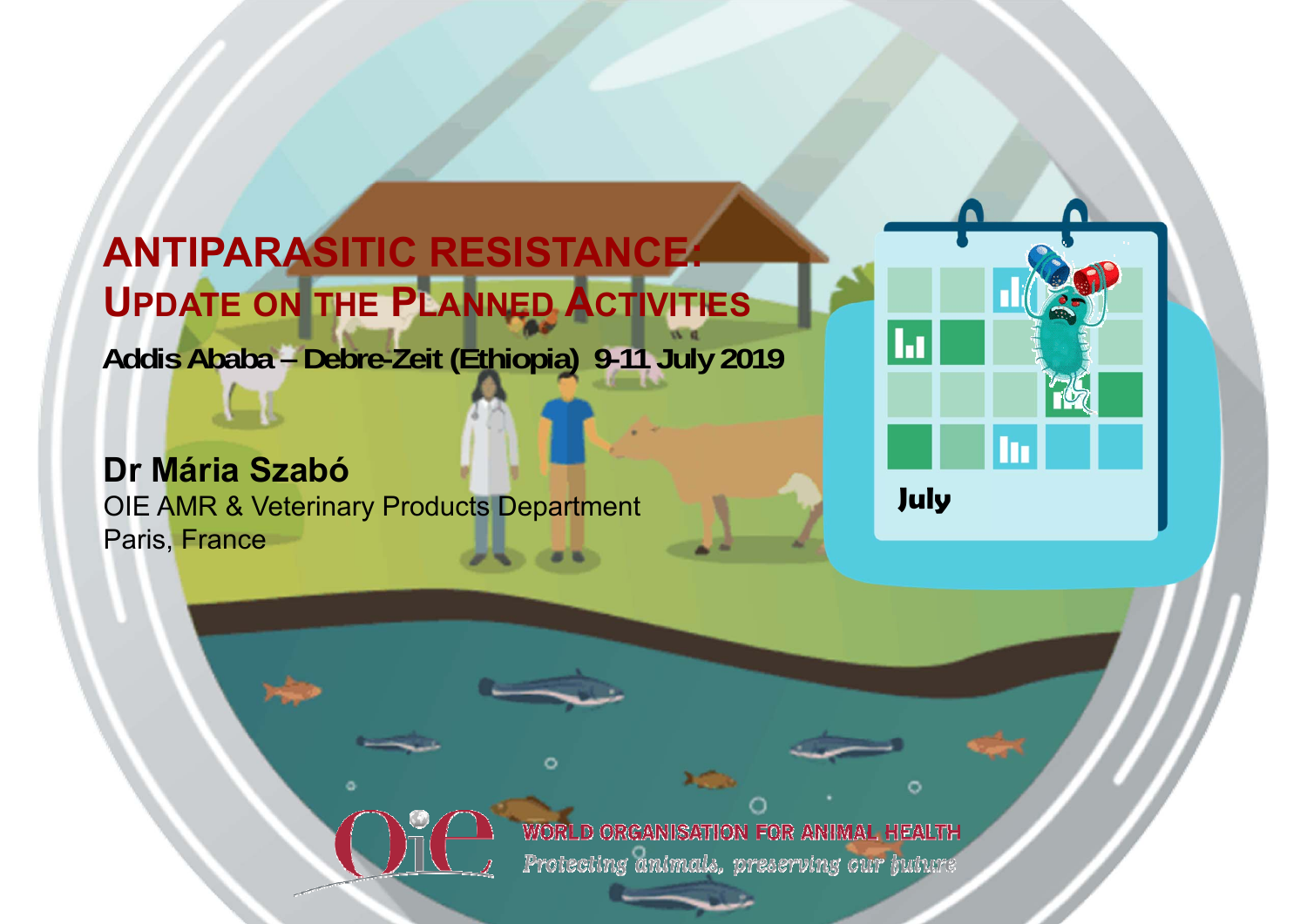#### **Outline**

Currently no OIE standards or guidelines related to antiparasitic products

Feedback from the 4th and 5th cycle OIE Focal Point training seminars on veterinary products

Current situation based on the feedback received

Future Plan and Actions

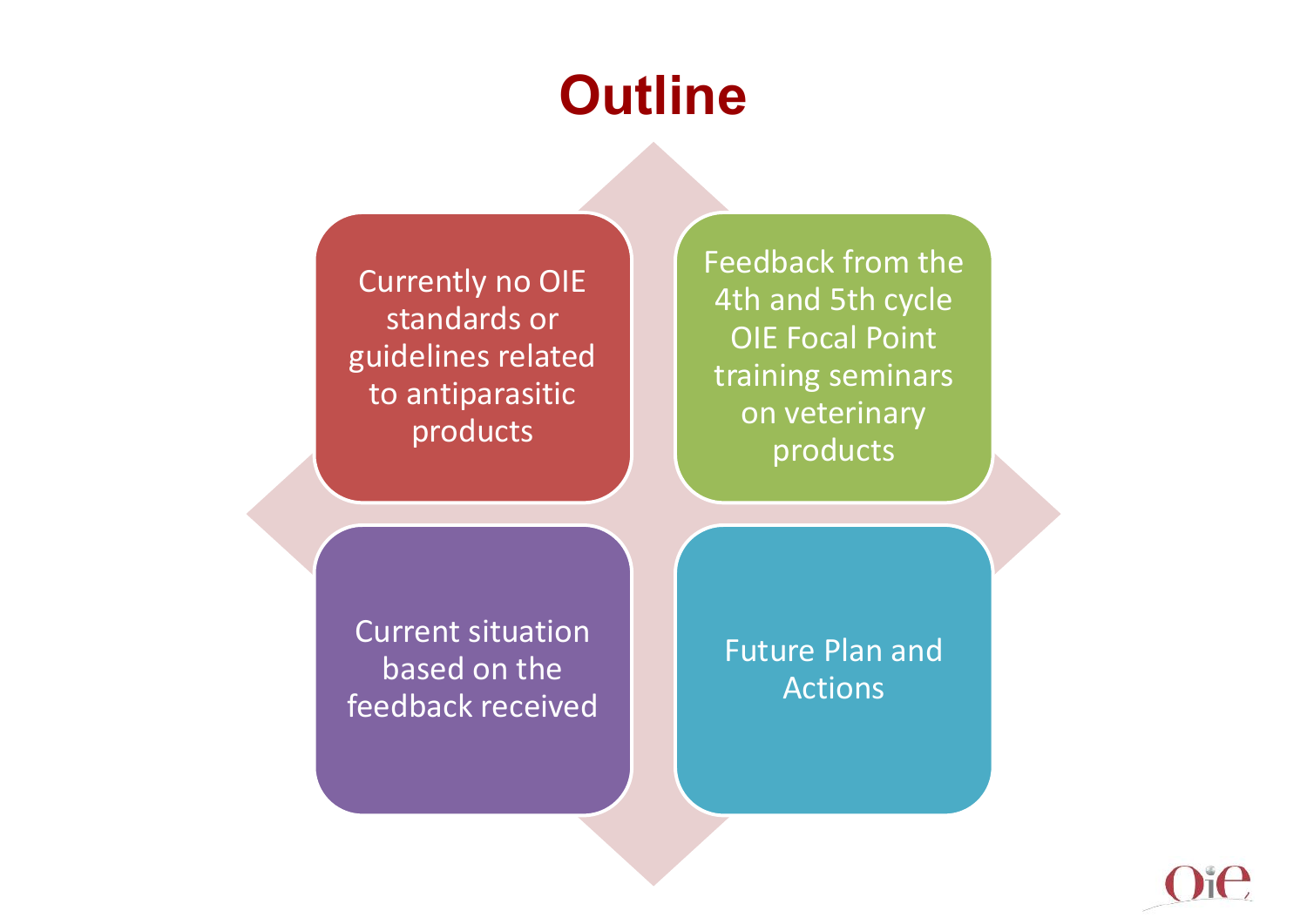#### **Currently no OIE standards and guidelines on antiparasitic products**

 $\bullet$ **Trypanocides …….Specific Monograph**

|                                                       | Organisation<br>Mondiale<br>de la Santé<br>Animale                                                     | World<br>Organisation<br>for Animal<br>Health | Organizacion<br>Mundial<br>de Sanidad<br>Animal |        | Français   English   Español<br>$L$ og in<br>Sign in online                                                                                                                                                                                                                                                                                                                                                                                                                                                                                                                                              |
|-------------------------------------------------------|--------------------------------------------------------------------------------------------------------|-----------------------------------------------|-------------------------------------------------|--------|----------------------------------------------------------------------------------------------------------------------------------------------------------------------------------------------------------------------------------------------------------------------------------------------------------------------------------------------------------------------------------------------------------------------------------------------------------------------------------------------------------------------------------------------------------------------------------------------------------|
| Catalogue<br>Home                                     | <b>Subscription</b>                                                                                    | <b>Distributors</b>                           |                                                 | Search | OK Advanced                                                                                                                                                                                                                                                                                                                                                                                                                                                                                                                                                                                              |
| Home > Product info > Excerpt of product info         |                                                                                                        |                                               |                                                 |        | My Shopping Cart (0)                                                                                                                                                                                                                                                                                                                                                                                                                                                                                                                                                                                     |
| Excerpt of product info                               |                                                                                                        |                                               |                                                 |        |                                                                                                                                                                                                                                                                                                                                                                                                                                                                                                                                                                                                          |
| Product title:<br>Author(s):                          | Animal trypanosomosis: making quality control of trypanocidal drugs possible<br>O.B. Sutcliffe, et al. |                                               |                                                 |        |                                                                                                                                                                                                                                                                                                                                                                                                                                                                                                                                                                                                          |
| Summary:                                              |                                                                                                        |                                               |                                                 |        |                                                                                                                                                                                                                                                                                                                                                                                                                                                                                                                                                                                                          |
| No. 12092014-00040-EN                                 |                                                                                                        |                                               |                                                 |        |                                                                                                                                                                                                                                                                                                                                                                                                                                                                                                                                                                                                          |
| assurance standards for these agents.                 |                                                                                                        |                                               |                                                 |        | African animal trypanosomosis is arquably the most important animal disease impairing livestock agricultural development in sub-Saharan Africa. In<br>addition to vector control, the use of trypanocidal drugs is important in controlling the impact of the disease on animal health and production in most<br>sub-Saharan countries. However, there are no internationally agreed standards (pharmacopoeia-type monographs or documented product<br>specifications) for the quality control of these compounds. This means that it is impossible to establish independent quality control and quality |
| Keywords<br>Trypanocidal drug - Trypanocide.          |                                                                                                        |                                               |                                                 |        | African animal trypanosomosis - Diminazene - Homidium - Isometamidium - Monograph - Pharmacopoeia - Quality assurance - Quality control -                                                                                                                                                                                                                                                                                                                                                                                                                                                                |
| - Read more<br>- 091209201400040ensutcliffe813830.pdf |                                                                                                        |                                               |                                                 |        |                                                                                                                                                                                                                                                                                                                                                                                                                                                                                                                                                                                                          |

**http://web.oie.int/boutique/i ndex.php?page=ficprod&id\_pr ec=1309&id\_produit=1458&la ng=en&fichrech=1&PHPSESSID =9374551d777d42d410d15c3c 97ddd102**

 $<$  Retour

**(slide from the previous seminars )**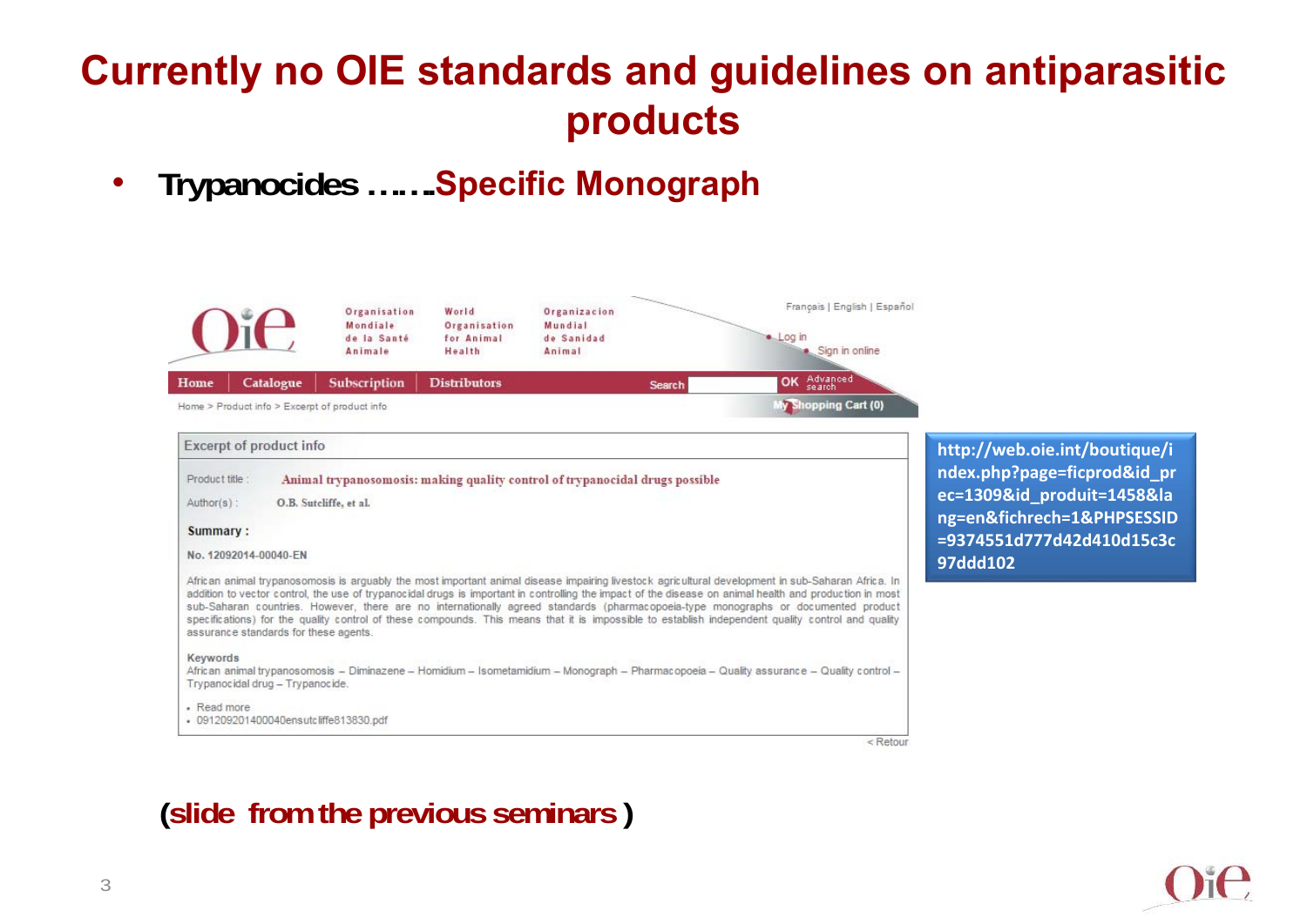#### **Feedback from the 4th and 5th Cycle of the OIE Focal Point training seminars**

Antiparasitic drugs and challenges of antiparasitic resistance were first addressed at the 4th Cycle of the Seminar, in Entebbe, Uganda in 2015

Strong support received from the attendees that the OIE needs to consider publishing standards for antiparasitic drugs

This view was repeated during the OIE Regional Seminars for Veterinary Products for Asia (Tokyo, March 2016), Europe (Budapest, October 2016) and Middle East (Beirut, November 2017)

As a result: The subject of antiparasitic drugs and related challenges was included into the 5th Cycle training seminar in order to seek views in the interactive panel discussion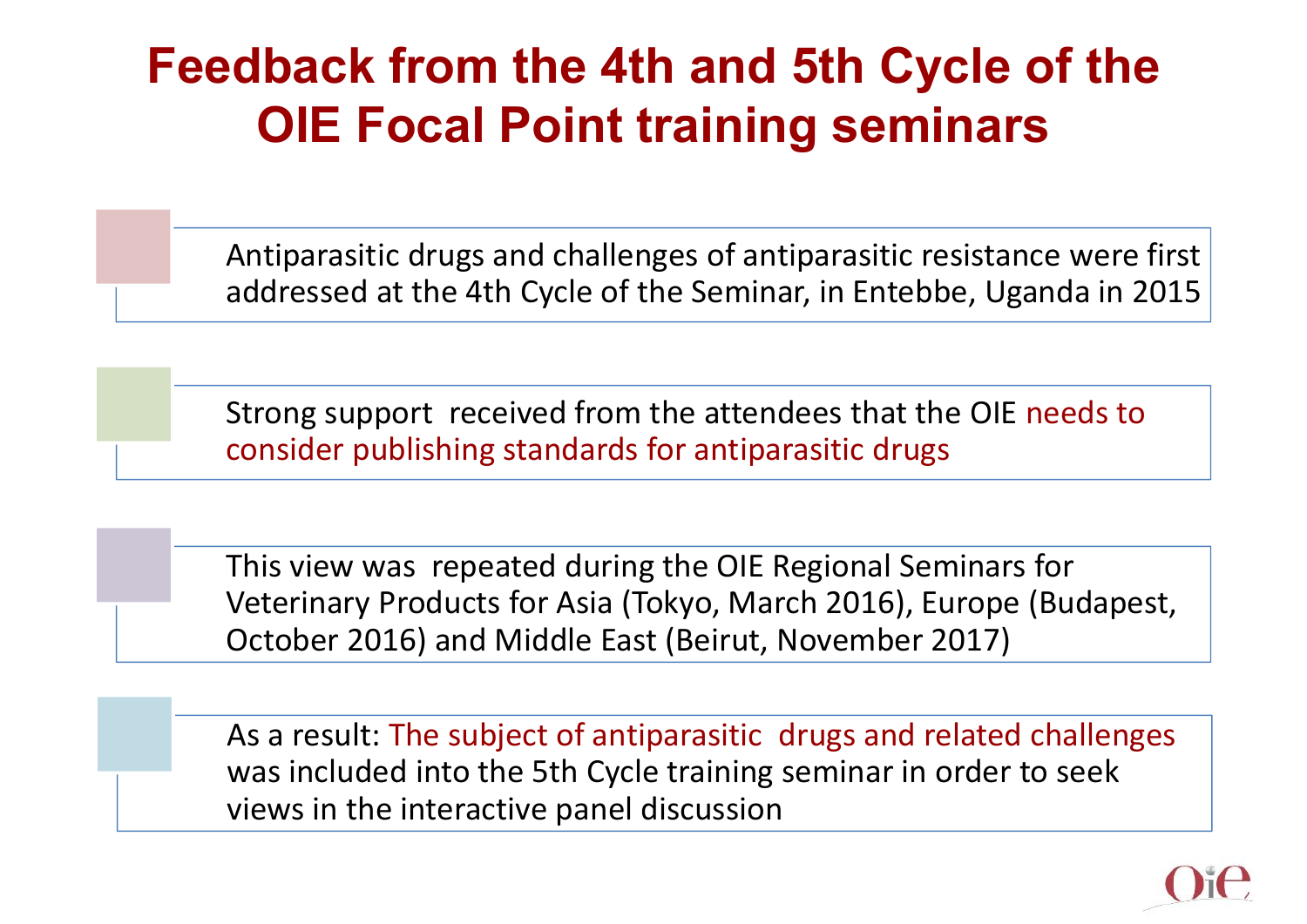#### **Feedback from the 4th and 5th Cycle of the OIE Focal Point training seminars**

Interactive panel discussion intended to find answers for 2 main questions in the 5th Cycle:

Do we need OIE standards and guidelines on prudent and responsible use of antiparasitics?

Is it relevant for Africa, Asia, the Americas, Europe and the Middle East?

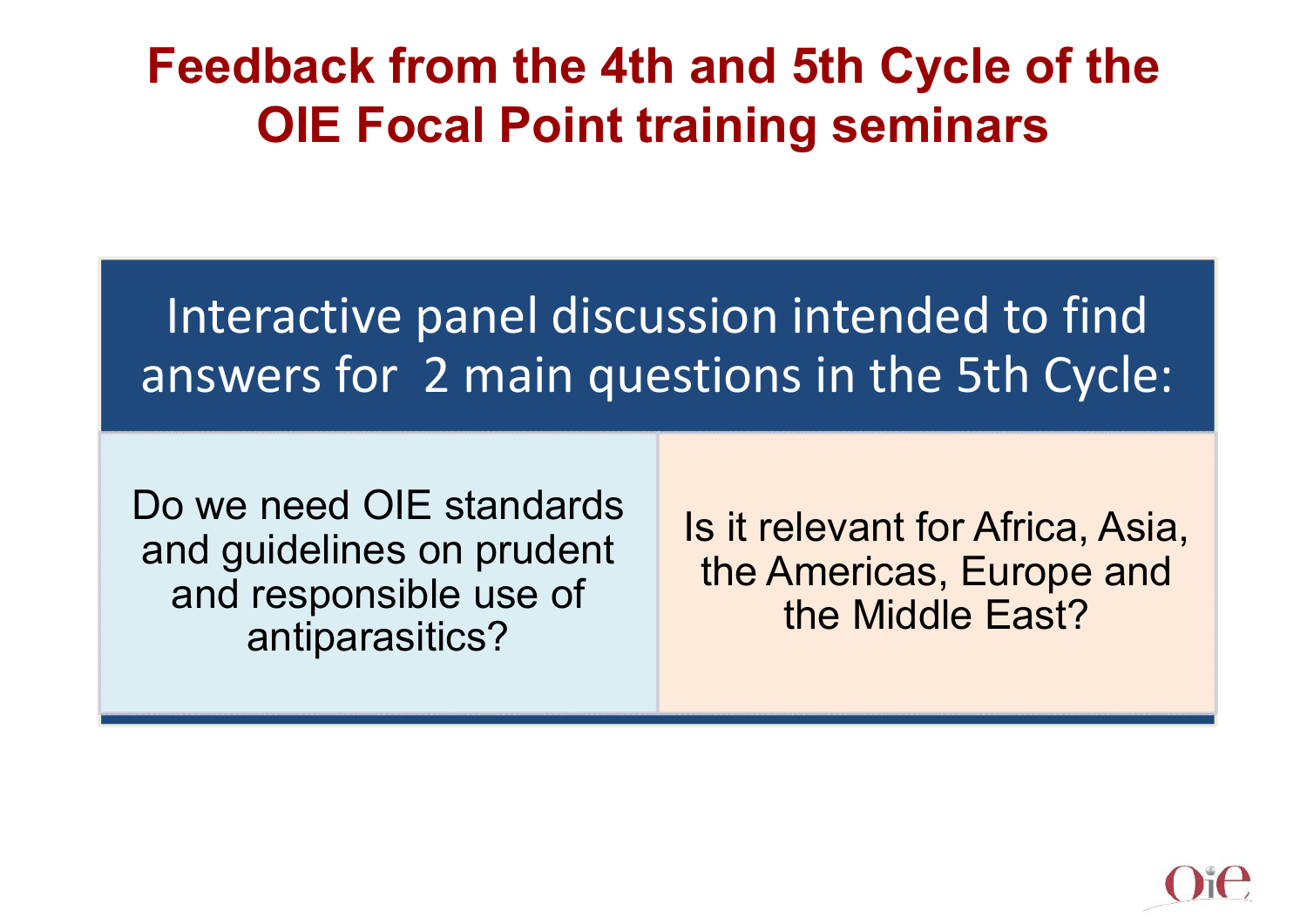#### **Feedback from the 5th Cycle of the OIE Focal Point training seminars**

• All training seminars expressed a deep-rooted desire and interest working together to tackle the antiparasitic resistance



 $\bullet$  The latest seminar, which took place for the Region of Americas, from 1-3 August Tecámac (Mexico) 2018, concluded that urgent actions, led by the OIE, should be considered.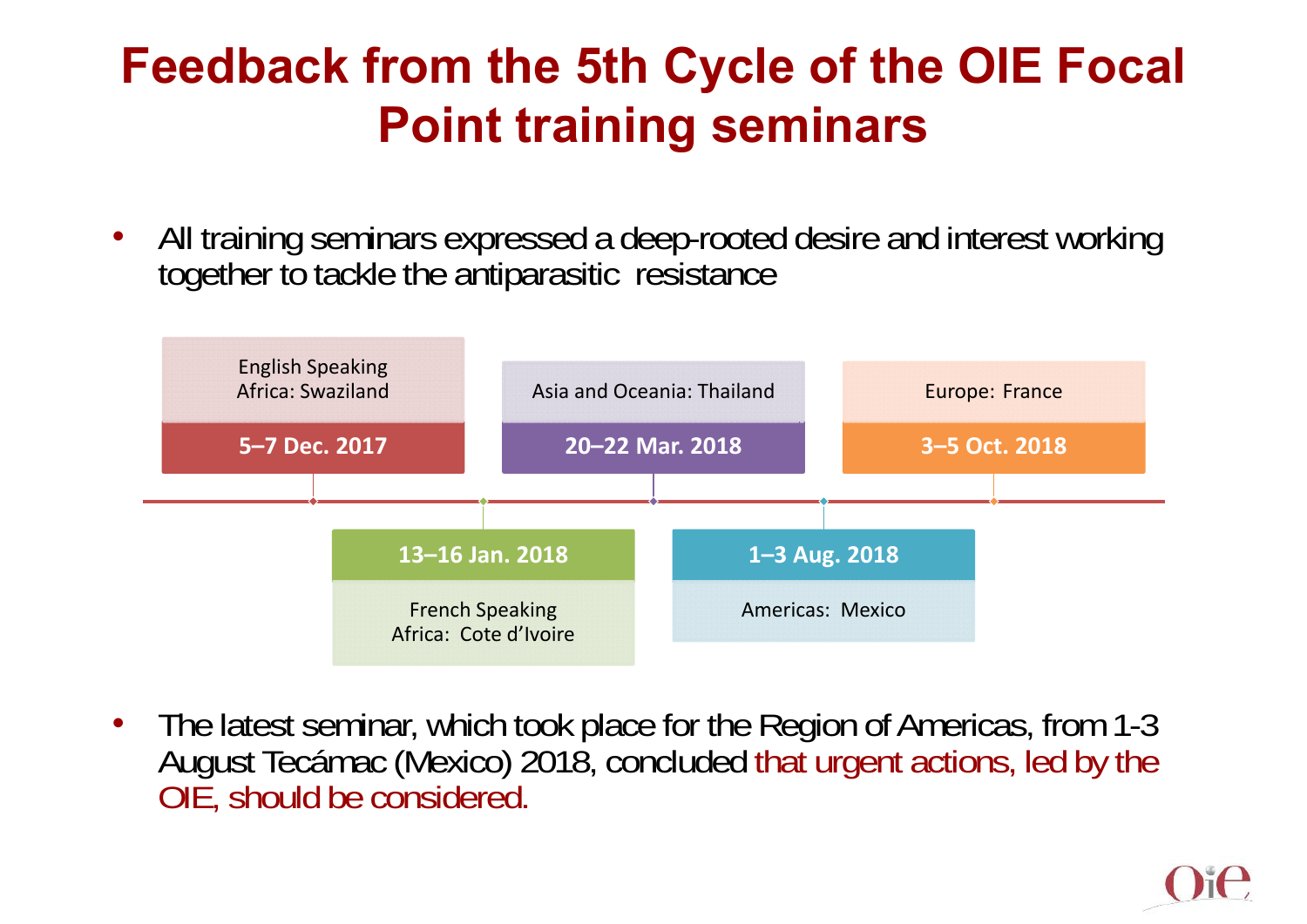### **Current situation**

|                | There is a lack of effective drugs and resistance to many antiparasitics,<br>especially to trypanocides, ascarides and anthelmintic resistance remain<br>challenges to overcome |
|----------------|---------------------------------------------------------------------------------------------------------------------------------------------------------------------------------|
| $\overline{2}$ | There are many generic products which have been used for than 50<br>years, but not enough new 'quality' drugs available                                                         |
| $\overline{3}$ | Poor quality products are on the markets, (substandard and falsified<br>products); exposure of the sub-therapeutic doses, low concentration of<br>active ingredient             |
| 4              | Antiparasitic drug residues in the environment (e.g. ivermectin and<br>tolturazil)                                                                                              |
| 5              | Residues in the food due to absence of appropriate withdrawal periods                                                                                                           |
| 6              | Lack of legislation for appropriate authorization of veterinary medicinal<br>products in many countries                                                                         |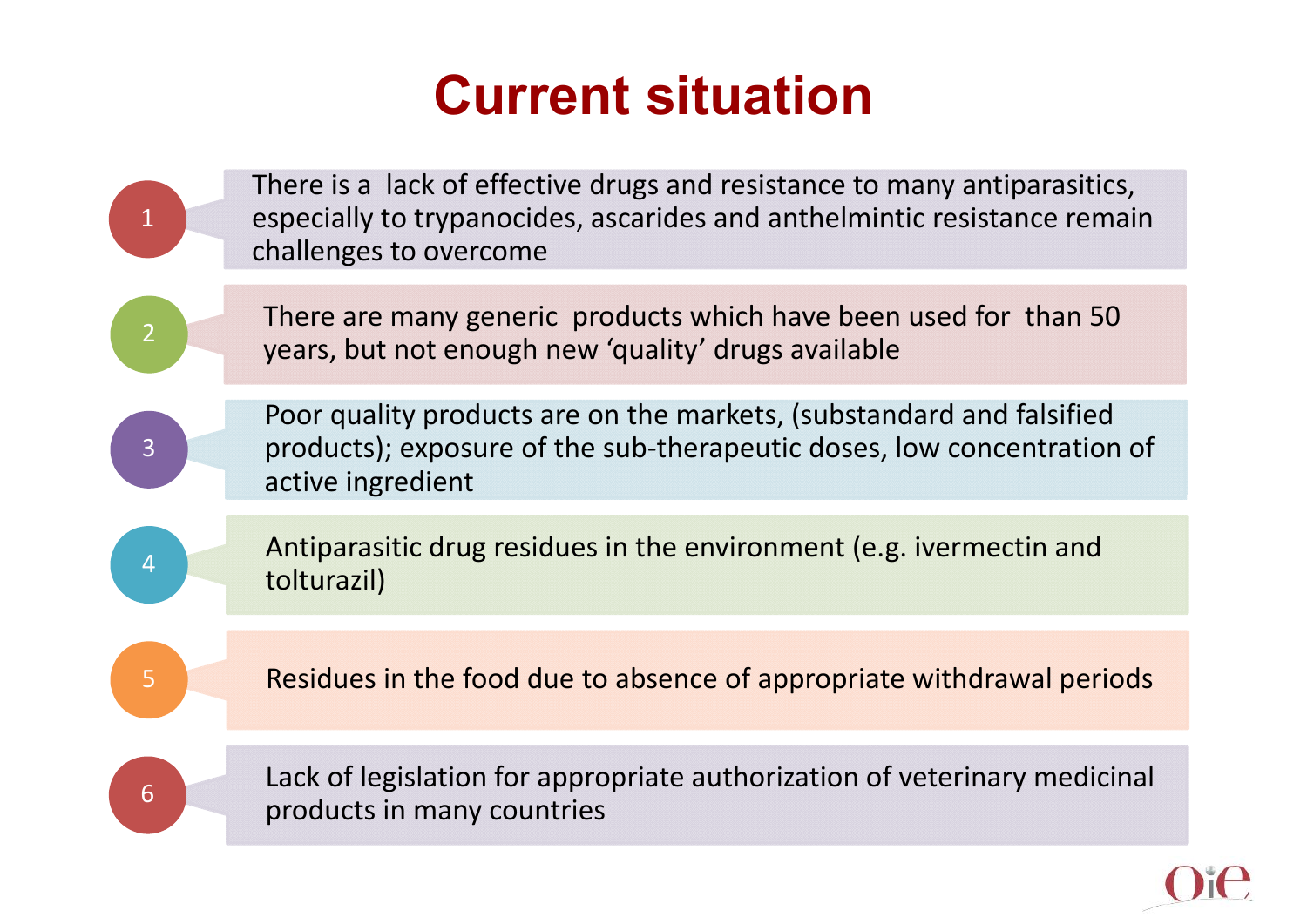### **Current situation**

There are some proposed strategies to delay or minimise the development of resistance were similar across drug product classes:

These strategies include ensuring

- •accurate diagnosis, animal weights, and dosage
- •proper label instructions for preparation and use of the product,
- •selectively treating only animals that are clinically ill when possible,
- $\bullet$  strategic use of antiparasitic drugs in an integrated parasite management plan when animals are at high risk for disease (e.g. young animals or high challenge).

Further, in some cases, animals that have innate resistance to the parasite species may be better suited in those geographic regions where the disease is prevalent (e.g. trypanotolerant breeds of cattle)

Multiple initiatives intended to monitor and address the problem of resistance were presented

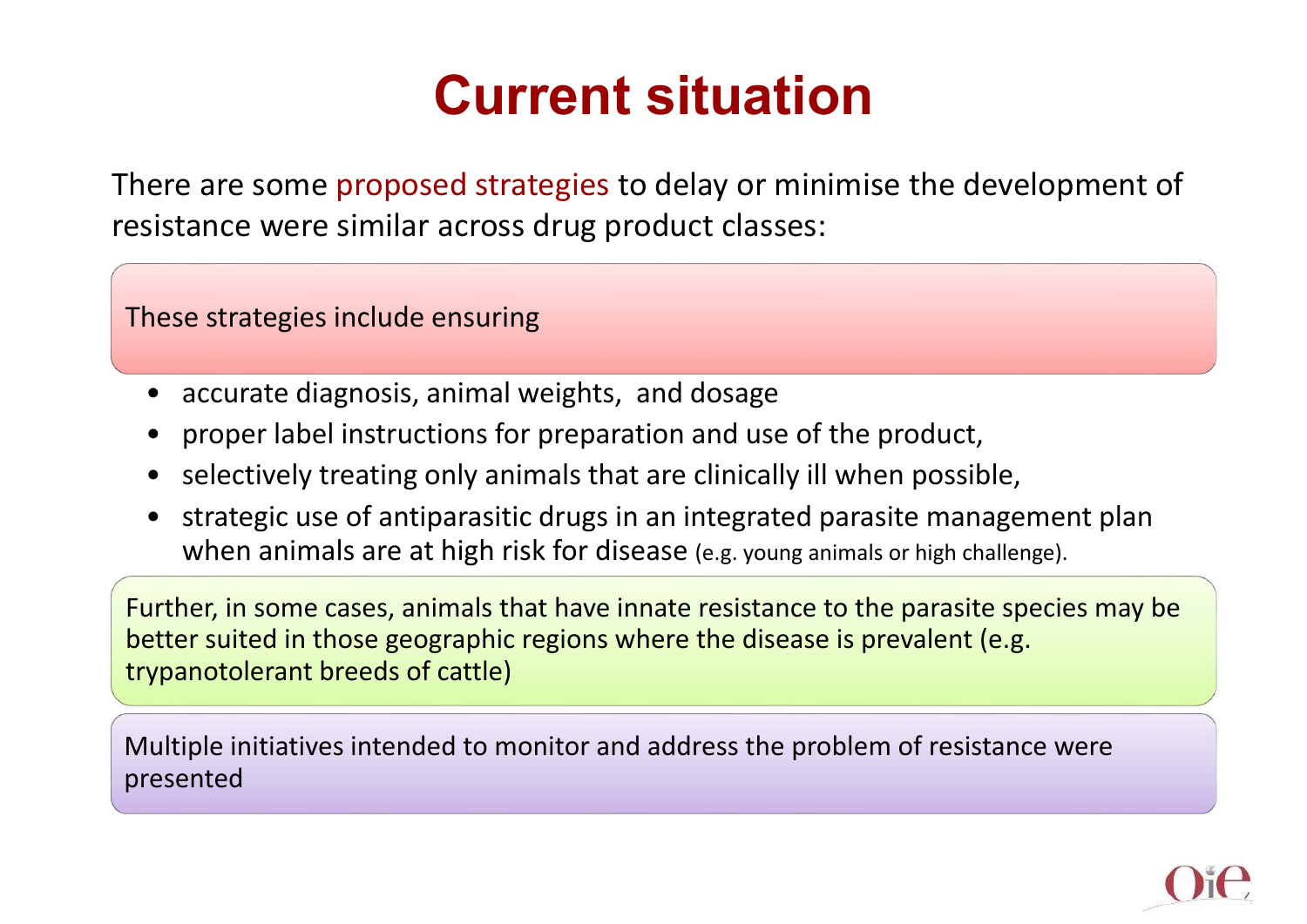



Update from the field concerning antiparasitic resistance

Feedback from the 5<sup>th</sup> Cycle of the OIE Focal Point training seminars on veterinary products



http://www.oie.int/fileadmin/Home/eng/About\_us/OIEnews/ NL-SEPT-2018-antiparasitic-resistance.pdf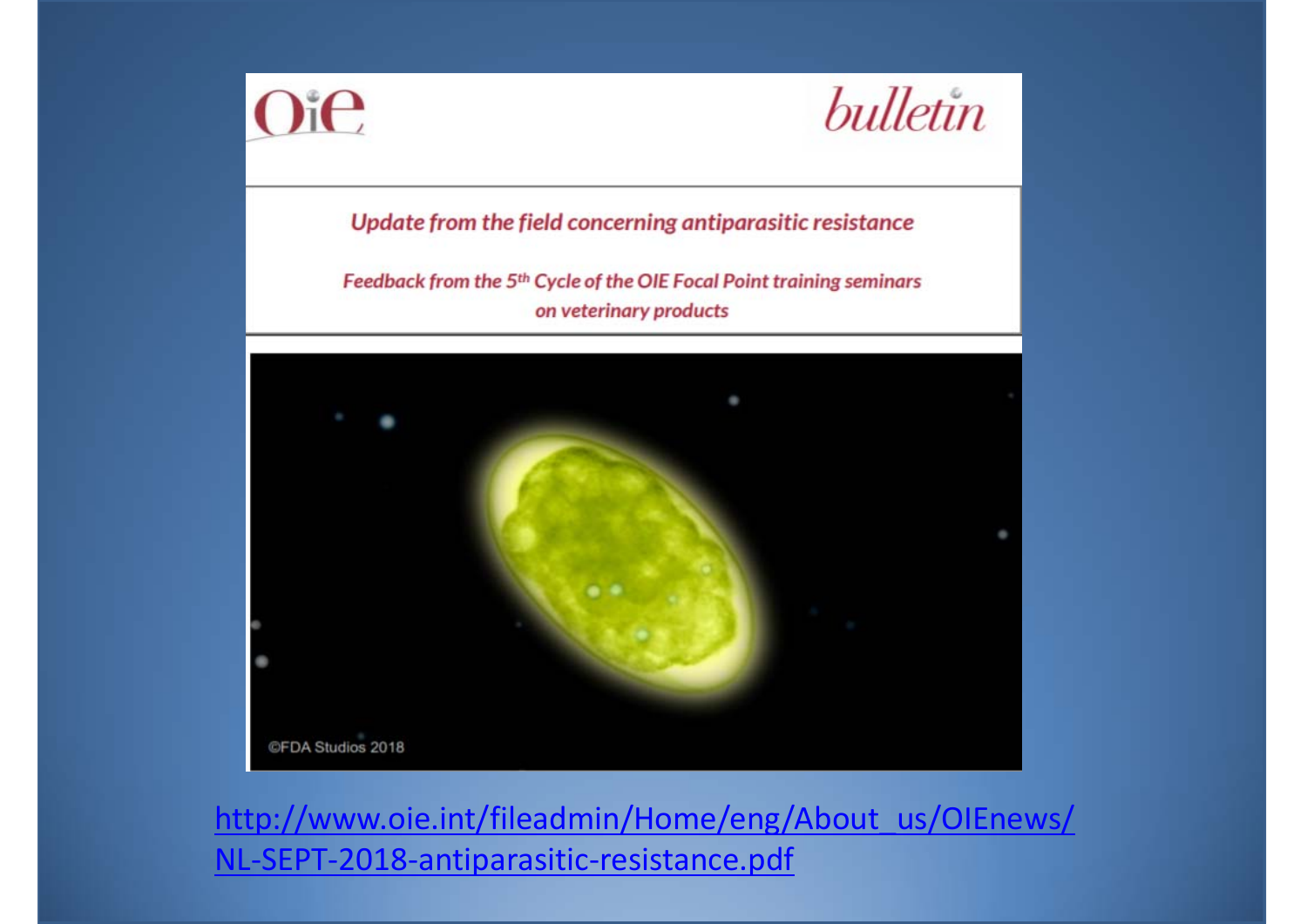## **FUTURE PLANS AND ACTIONS**

The 'Concept Note' was endorsed by the Hierarchy 2019

The experts from different Regions will work on a publication on a Responsible and Prudent Use of Antiparasitics document which would be subject to endorsements by the OIE Director General and Scientific Commission for Animal Diseases (SCAD).

The OIE, worked and will work closely its Collaborating Centers, and this subject will be lead by the Veterinary Medicine-Food and Drug Administration (CVM-FDA), who intends to continue this work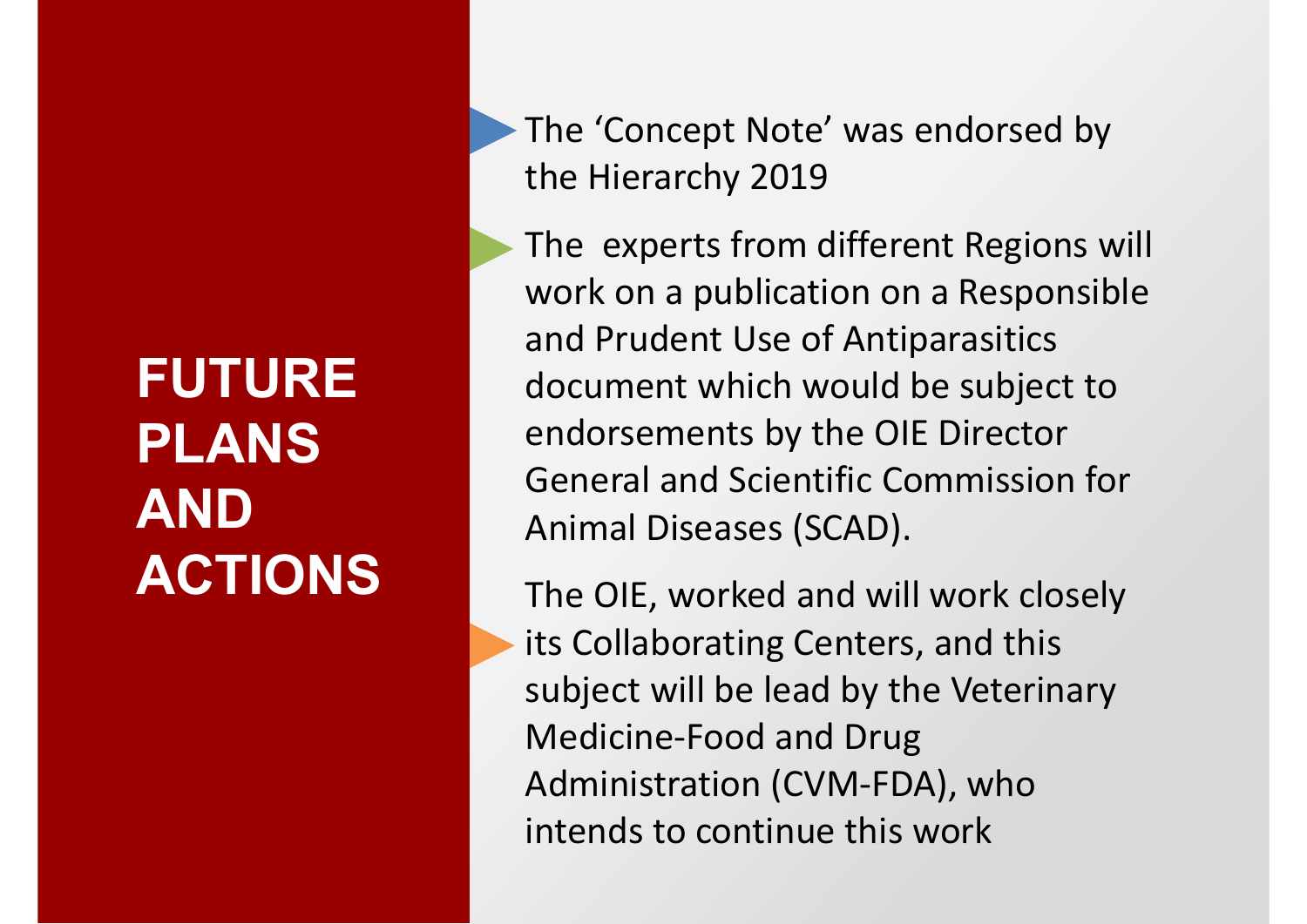#### **Future Plan and Actions**



- • FPs will be regularly informed on the progress made
- • The publication could become the basis for the OIE Standards or Guideline(s) for prudent and responsible guideline for antiparasitics if warranted
- • Consider a future issue of the Scientific and Technical Review dedicated to parasite management and antiparasitic resistance.